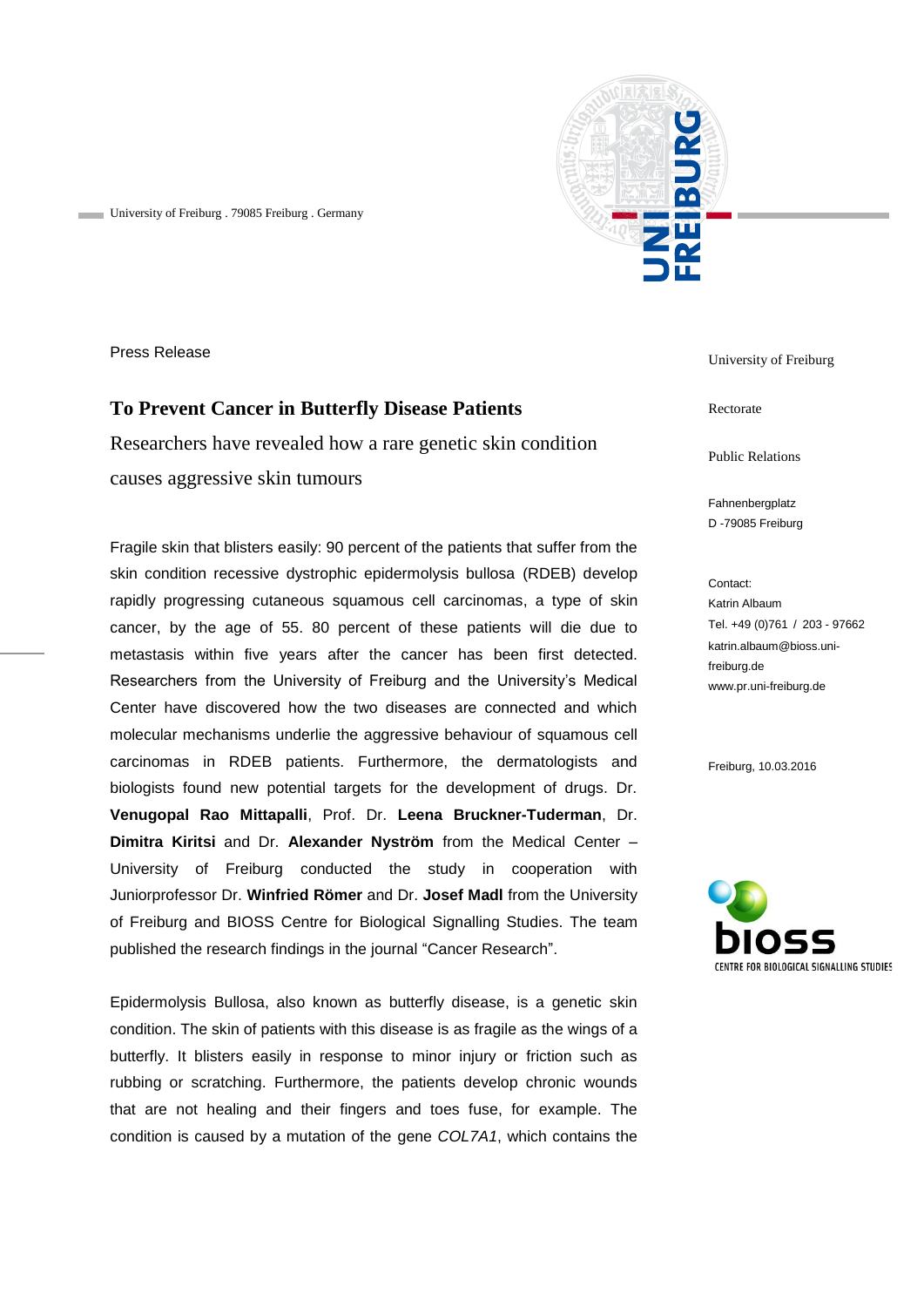**blueprint for the protein collagen VII. This protein helps to bind the epidermis** and the dermis, two layers of the skin, together. In RDEB patient, collagen VII is completely absent and, therefore, the skin becomes fragile.

So far, little was known about the molecular mechanisms connecting squamous cell carcinomas and RDEB. The Freiburg research team discovered that the cancer progresses rapidly in RDEB patients, because the repeated mechanical injury alters the dermis. The amount of proteins called pro-fibrotic growth factors increases, thereby increasing stiffness of the dermis. This environment helps the tumour cells to spread.

The researchers have also identified mechanisms that could be potential drug targets. For example, molecules that inhibit the growth factor  $TGF\beta$ reduce the stiffness and the spread of the RDEB cancer cells. "The new knowledge we have gained facilitates the design of prophylactic and therapeutic measures for delaying tumour progression and extending cancer-free periods in RDEB," says Venugopal Rao Mittapalli, the first author of the study.

Leena Bruckner-Tuderman is Director of the Department of Dermatology of the Medical Center – University of Freiburg. Dimitra Kiritsi, Venugopal Rao Mittapalli und Alexander Nyström are researchers in Bruckner-Tuderman's group. Winfried Römer is juniorprofessor for Synthetic Biology of Signalling Processes at the Cluster of Excellence BIOSS Centre for Biological Signalling Studies and the Institute of Biology II of the University of Freiburg. Josef Madl is postdoctoral scientist in Römer's research group.

## **Original publication:**

Mittapalli VR, Madl J, Löffek S, Kiritsi D, Kern JS, Römer W, Nyström A, Bruckner-Tuderman L. (2016). Injury-Driven Stiffening of the Dermis Expedites Skin Carcinoma Progression. In: Cancer Res. 76(4):940-51. doi: 10.1158/0008-5472.CAN-15-1348.

## **Caption:**

Cells of a cutaneous squamous cell carcinoma (green) that invade the skin. Image by: Dr. Venugopal Rao Mittapalli

The University of Freiburg achieves top positions in all university rankings. Its research, teaching, and continuing education have received prestigious awards in nationwide competitions. Over 24,000 students from 100 nations are enrolled in 188 degree programs. Around 5,000 teachers and administrative employees put in their effort every day – and experience that family friendliness, equal opportunity, and environmental protection are more than just empty phrases here.